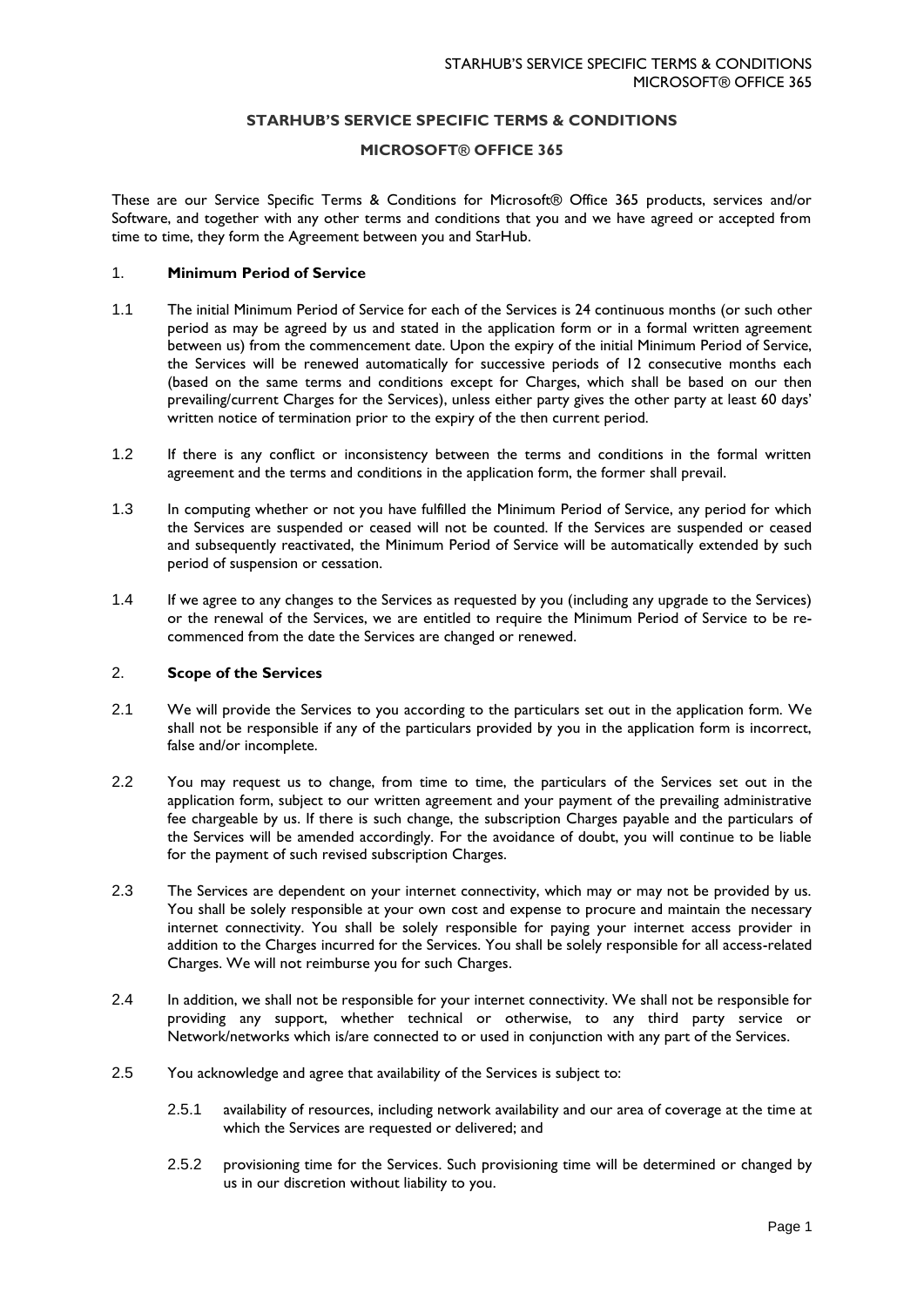# 3. **Minimum Requirements and Using the Services**

- 3.1 In order to use the Services, you must meet certain minimum requirements (including the operating environment and operating system software) as notified by us from time to time.
- 3.2 When using the Services, you must comply with all the terms and conditions of this Agreement, all applicable laws and policies and codes of conduct.
- 3.3 By using the Services, you shall be deemed to have accepted all the terms and conditions of this Agreement.
- 3.4 You acknowledge and agree that this is a third party service (namely, Microsoft's) and you agree to abide by all Microsoft's prevailing and applicable policies, including Microsoft's anti-spam policy and code of conduct and the Microsoft Customer Agreement (including any amendments and any successor agreements).
- 3.5 You must not use the Services to harm others or the Services. For example, you must not use the Services to harm, threaten, or harass another person, organisation, or Microsoft. You must not damage, disable, overburden, or impair the Services (or any network connected to the Services), resell or redistribute the Services or any part of it, use any unauthorised means to modify, reroute, or gain access to the Services or attempt to carry out these activities, or use any automated process or service (such as a bot, a spider, periodic caching of information stored by Microsoft, or meta searching) to access or use the Services. You may be able to access third-party websites or services through the Services. However, you acknowledge that we are not responsible for such websites or services or content that may be available through such access.
- 3.6 We may provide you with credentials to use with the Services. You are solely responsible for your dealings with third parties (including advertisers) who use the network, including for the delivery of and payment for goods. When you use the Services to gain access to any website, the terms and conditions for that website, if different from this Agreement, may also apply to your use of that website.
- 3.7 You represent and warrant that you have all the necessary rights to any and all data, software programs or services that you use in connection with the Services and that such activities do not infringe the intellectual property or other proprietary rights of any third party.
- 3.8 You agree to access or use the Services (a) without violating the rights of any third party or subjecting us to any other obligations to you or any third party; and (b) solely in a manner that complies with all applicable laws and regulations.

#### 4. **Your Service account, associated accounts, and accounts from third parties**

- 4.1 Only you may use your Service account. You must keep your accounts and passwords confidential and not authorise any third party to access or use the Services on your behalf, unless we provide an approved mechanism for that. You must contact us immediately if you suspect misuse of your accounts or any security breach in the Services. For some parts of the Services, you may be able to set up additional accounts that are dependent on your account ("**associated accounts**"). You are solely responsible for all activity that takes place with your Service account and any associated accounts.
- 4.2 If you use an associated account, you acknowledge that the holder of the Service account has full control over your associated account. If a third party such as an internet service provider, employer, or school provided you with your Service account, that party has all rights to your Service account and may manage your Service account, reset your password or suspend or cancel your Service account, view your Service account's usage and profile data, including how and when your Service account is used, and read or store content in your Service account, including electronic communications, contact lists, and other information.

## 5. **Your Content**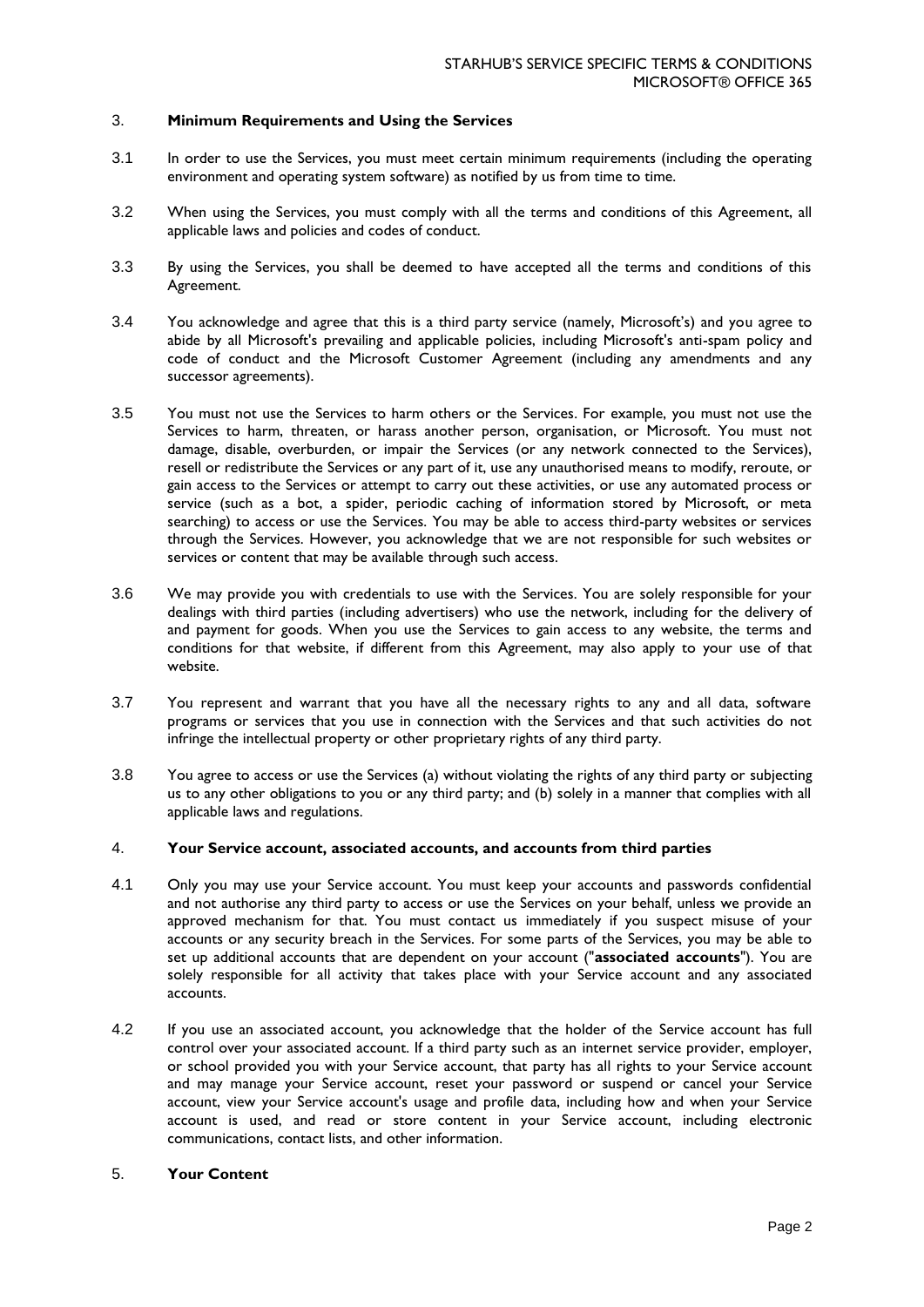- 5.1 Except for material that we license to you, we do not claim ownership of the Content you provide on or through the Services. Your Content remains your own content. We also do not control, verify, or endorse the content that you or others make available on the Services.
- 5.2 You control who may access your Content. If you share Content in public areas of the Services or in shared areas available to others you have chosen, then you agree that anyone you have shared Content with may use that Content. When you give others access to your Content on the Services, you grant them a free, non-exclusive permission to use, reproduce, distribute, display, transmit, and communicate to the public the Content solely in connection with the Services and other products and services made available by us. If you do not want others to have those rights, please do not use the Services to share your Content.
- 5.3 You understand that we may require, and you hereby grant us the right, to use, modify, adapt, reproduce, distribute, and display Content posted on the Services to the extent necessary for us to provide the Services. For example, we may require the right to use, modify, adapt, reproduce, distribute and display Content posted on the Services in order to carry out any maintenance, repair, upgrading or improvement works, or to provide any support, whether technical or otherwise, to you.
- 5.4 Please respect the rights of artists, inventors, and creators. Content may be protected by copyright. People appearing in Content may have a right to control the use of their image. If you share Content on the Services in a way that infringes others' copyrights, other intellectual property rights or privacy rights, you may be in breach of this Agreement. You represent and warrant that you have all the rights necessary for you to grant the rights referred to in this paragraph 5 and the use of the Content does not violate any law or rights of any other party. We will not pay you for your Content. We may refuse to publish your Content at our discretion. We may remove your Content from the Services at any time if you breach this Agreement or if we cancel or suspend the Services.
- 5.5 You are responsible for backing up the data that you store on the Services. If the Services are suspended or cancelled, we may permanently delete your data from our servers. We have no obligation to return data to you after the Services are suspended or cancelled. If data is stored with an expiration date, we may also delete the data as of that date. Data that is deleted may be irretrievable and we will not be responsible to you for any such deletion of the data on our servers.

# 6. **Privacy**

- 6.1 In order to operate and provide the Services, we may collect certain information about you. As part of the Services, we may also automatically upload information about your computer, your use of the Services and the performance of the Services.
- 6.2 We use and protect that information in accordance with our privacy policy, which may be accessed at [http://www.starhub.com/pdpp.](http://www.starhub.com/pdpp) In particular, we may access or disclose information about you, including the content of your communications, in order to: (a) comply with the law or respond to lawful requests or legal process; (b) protect the rights and/or properties or us and/or our customers, including the enforcement of our agreements or policies governing your use of the Services; or (c) act on a good faith belief that such access or disclosure is necessary to protect the personal safety of our employees, customers, or the public.
- 6.3 The Services is a private computer network that we operate for our benefit and of our customers. We retain the right to block or otherwise prevent delivery of any type of email or other communication to or from the Services as part of our efforts to protect the Services, our customers, or to prevent you from breaching this Agreement. The technology or other means we use may hinder or terminate your use of the Services.

# 7. **Software**

7.1 You acknowledge and agree that some of the information used in connection with the Services is supplied to us by third parties and accordingly, we offer no warranty of whatever nature in relation to such information.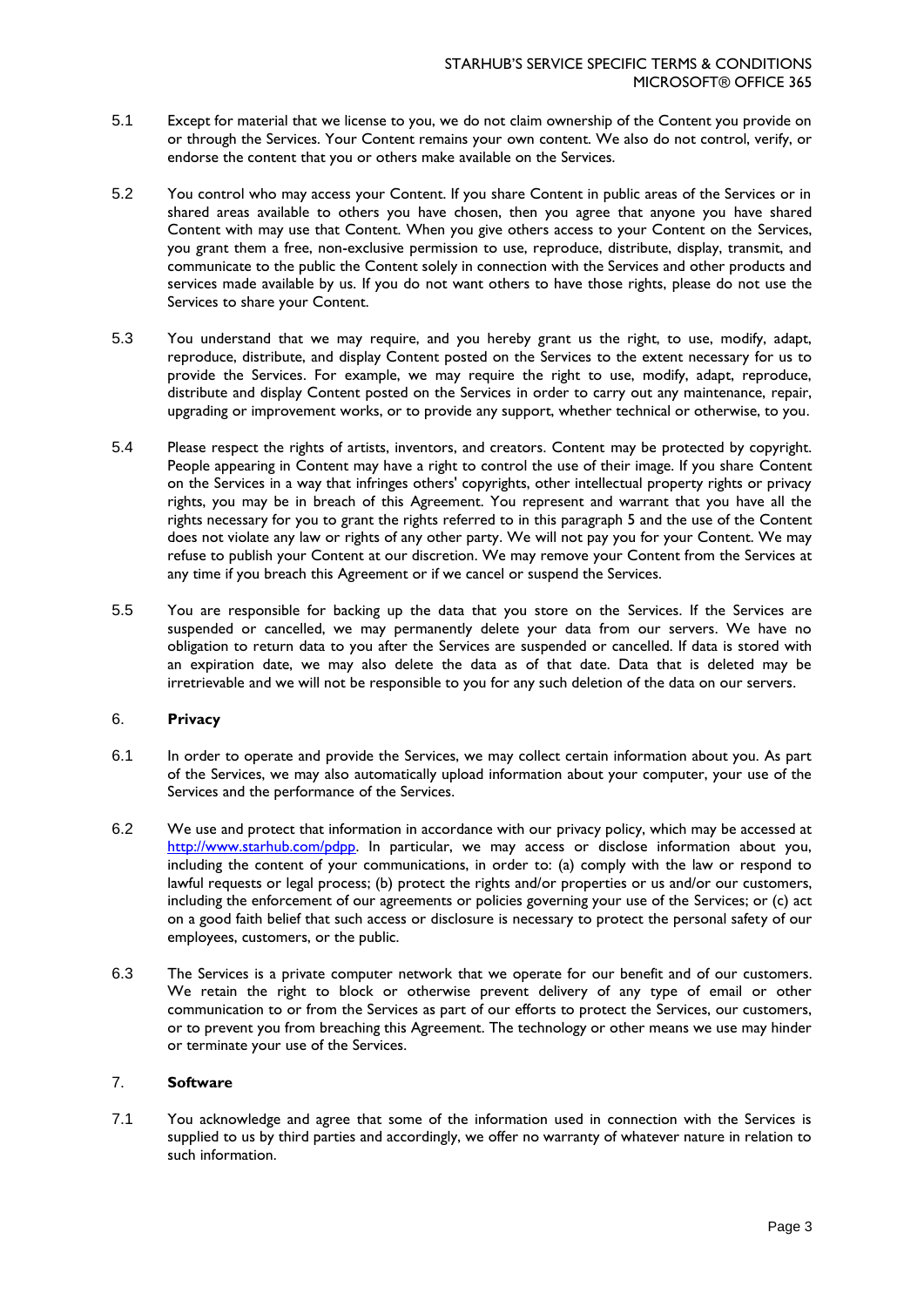- 7.2 You further acknowledge and agree that third party software forms part of the Services.
- 7.3 You agree that the software is and will remain the property of the third party licensor or supplier at all times.
- 7.4 By installing the software, you shall be deemed to have accepted and agreed to all the terms and conditions of the prevailing end user software agreement as provided by the third party licensor or supplier.
- 7.5 The end user software agreement shall be a contract entered into between you and the third party licensor or supplier.
- 7.6 If you receive software from us as part of the Services, its use may be governed in one of two ways. First, if you are presented with licence terms that you must accept in order to use the software, those terms will apply. Second, if no licence is presented to you, the terms of this Agreement apply. We reserve all other rights to the software.
- 7.7 We may automatically check your version of the software. We may also automatically download to your computer upgrades to the software to update, enhance, and further develop the Services.
- 7.8 Any software we provide is licensed, not sold. Unless we notify you otherwise, the software licence ends when your Services end. You must then uninstall the software, or we may disable it. You must not work around any technical limitations in the software. You must not disassemble, decompile, or reverse engineer any software that is included in the Services, except and only to the extent that the applicable copyright law expressly permits.
- 7.9 The software may be subject to applicable U.S. export laws and regulations. You must comply with all domestic and international export laws and regulations that apply to the software. These laws include restrictions on destinations, end users, and end use. In addition, you may not transfer the software or service without the U.S. government's permission to anyone on the U.S. government's exclusion lists. You represent and warrant that you are not on any of those lists or under the control of or an agent for anyone on those lists or the entities listed in the website. For more information, see the Exporting Microsoft Products website at [http://www.microsoft.com/exporting.](http://www.microsoft.com/exporting)

# 8. **Support**

8.1 We will provide you customer support for the Services. Microsoft or Microsoft's Affiliates do not offer you any direct customer support.

#### 9. **Additional Charges**

9.1 Even if the Services themselves are free, you may still incur Charges incidental to using the Services, for example, Charges for internet access, text messaging, or other data transmission Charges.

#### 10. **Trial Period Offers**

10.1 Unless we notify you otherwise, if you are participating in any trial period offer, you must cancel the Service by the end of the trial period to avoid incurring new Charges. If you do not cancel your trial Services and we have told you the Services will be converted to a paid subscription at the end of the trial period, you authorise us to charge your payment method for the Services.

## 11. **Domain Name Service**

11.1 If you register, renew, or transfer a domain name through the Services, we will connect you with an accredited registrar that will seek to register, renew, or transfer the domain name. The domain service contracts for ccTLDs and gTLDs are contracts between you and the registrar, and not between you and Microsoft or us.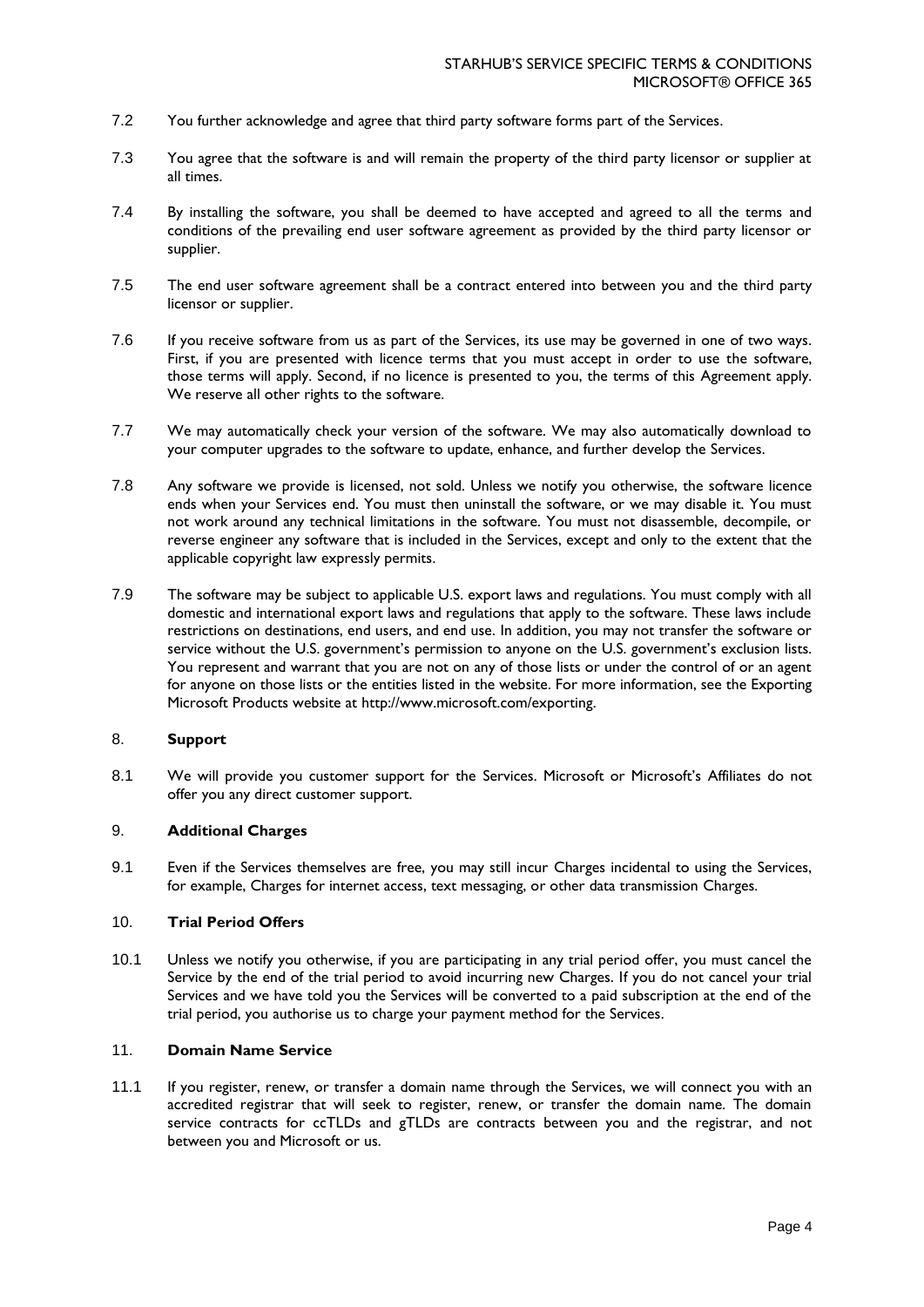11.2 We do not control the availability of any domain name you seek to register or renew and will have no liability relating to your use of the domain name. You represent and warrant that any domain name you register, renew, or transfer through the Services and the registrar will not infringe the rights of third parties.

#### 12. **Microsoft Office Live**

The following terms apply to Microsoft Office Live.

- 12.1 **Your dealings with others.** Microsoft may offer goods and services from third parties through the Services. If so, your relationship is with the third party only for those goods and services and not with us. You are solely responsible for your dealings with any third party.
- 12.2 You represent and warrant that:
	- 12.2.1 the products and services you advertise, sell, and distribute are legal for sale and distribution and do not violate this Agreement;
	- 12.2.2 you have all licenses necessary to sell, distribute and advertise the goods and services you offer; and
	- 12.2.3 all sales and advertisements will comply with applicable laws.
- 12.3 **Your privacy practices.** In using the Services, you may collect personal information about third parties. If you do, you must:
	- 12.3.1 post a privacy policy on your website that, at a minimum, discloses any and all uses and purposes of use of personal information that you collect from such third parties;
	- 12.3.2 provide a hypertext link to your privacy policy on the home page of your website and on all pages where you collect personal information from third parties, including on checkout pages; and
	- 12.3.3 use personal information only as expressly permitted by your privacy policy and in accordance with all applicable data protection laws.

# 13. **Additions, Changes & Terminations**

- 13.1 You may, if we agree in writing, subscribe for additional features or services ancillary to the Services as may be offered by us from time to time and the terms and conditions of this Agreement shall also apply to those additional features or services.
- 13.2 If you terminate or change any part of the Services, you shall be liable to pay a Charge, regardless of whether such termination or change occurs during or after the initial Minimum Period of Service. The Charges will be levied on a per line basis.
- 13.3 In addition, if you downgrade or terminate any part of the Services during the applicable Minimum Period of Service, the early termination Charges set out in paragraph 1**5**.3 shall be levied. For the avoidance of doubt, the early termination Charges payable is in addition to the Charge specified in paragraph 13.2 above.
- 13.4 We may change the Services or delete features at any time for any reason. A particular Service may be a pre-release version (for example, a beta) and may not work correctly or in the way a final version might work. We may significantly change the final version or decide not to release a final version.

#### 14. **Liability**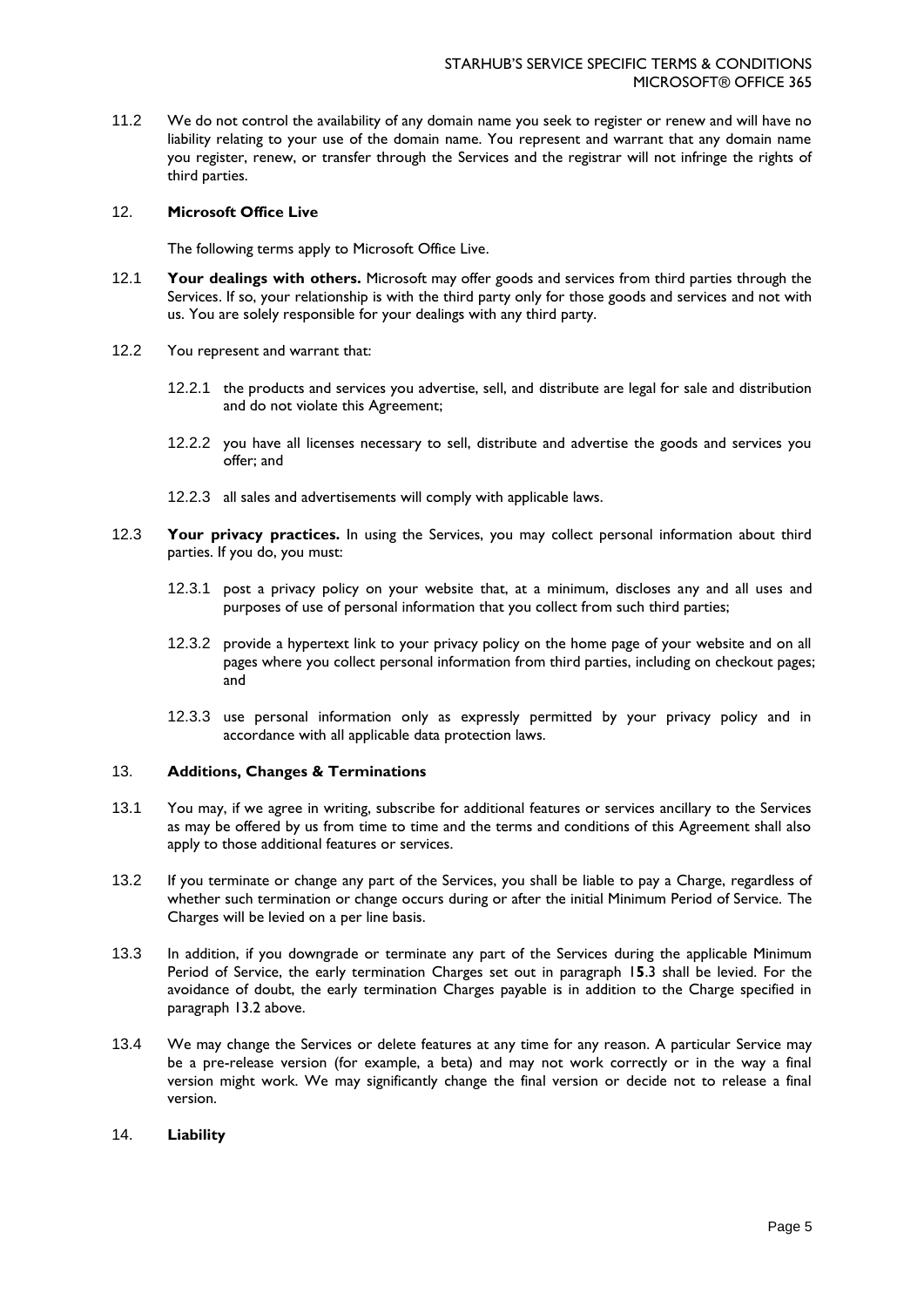- 14.1 In addition to paragraph 10 (Liability) of our Business General Terms & Conditions, we further caveat that the Services (including any installation or support Services) are provided on an "as is", "with all faults", and "as available" basis. You agree that you use the Services or rely on any Content obtained through the Services at your sole risk. We do not guarantee the accuracy or timeliness of information available from the Services, or that the Services will be uninterrupted, timely, secure, or error-free, or that data loss will not occur. You acknowledge that computer and telecommunications systems are not fault-free and occasional periods of downtime occur. To the fullest extent allowed by the law, we and our Affiliates, resellers, distributors, and vendors do not give any assurances, guarantees, warranties (including any warranties of merchantability, satisfactory quality, fitness for a particular purpose, workmanlike effort, and non-infringement), or conditions, either express or implied, in relation to the Services (including the sale, use and/or support of the Services) or any Content obtained through the Services.
- 14.2 Specifically, we do not warrant:
	- 14.2.1 the Services, the Software, or any equipment (which we provide to you, including the Equipment) will not cause any harm to your applications, equipment, hardware, software, networks or Content;
	- 14.2.2 the accuracy, reliability or quality of any Content obtained through the Services or that defects in any Software will be corrected; and/or
	- 14.2.3 that the Services and access to them are error-free, secure, uninterrupted, or available at all times.
- 14.3 In addition to paragraph 10 (Liability) of our Business General Terms & Conditions, you cannot recover any other damages, including consequential, lost profits, special, indirect, incidental, or punitive damages.
- 14.4 The limitations and exclusions apply to anything related to the Services and/or this Agreement, for example and without limitation, the following:
	- 14.4.1 the Services;
	- 14.4.2 loss of data (whether partial or total);
	- 14.4.3 data corruption;
	- 14.4.4 Content on third-party websites, third-party programs, or third-party conduct accessed via the Services;
	- 14.4.5 viruses or other disabling features that affect your access to or use of the Services;
	- 14.4.6 incompatibility between the Services and other services, software, and hardware;
	- 14.4.7 delays or failures you may have in starting or completing transmissions or transactions in connection with the Services in an accurate or timely manner;
	- 14.4.8 claims for breach of contract, breach of warranty, guarantee or condition, strict liability, tort (including negligence or breach of statutory duty) or misrepresentation.

## 15. **Ending the Services**

15.1 In addition to the rights either party may have against the other party under this Agreement for any antecedent breach of this Agreement and subject to the provisions of this paragraph 15, this Agreement or the Services hereunder may be terminated by either party giving at least 30 days' written notice to the other party.